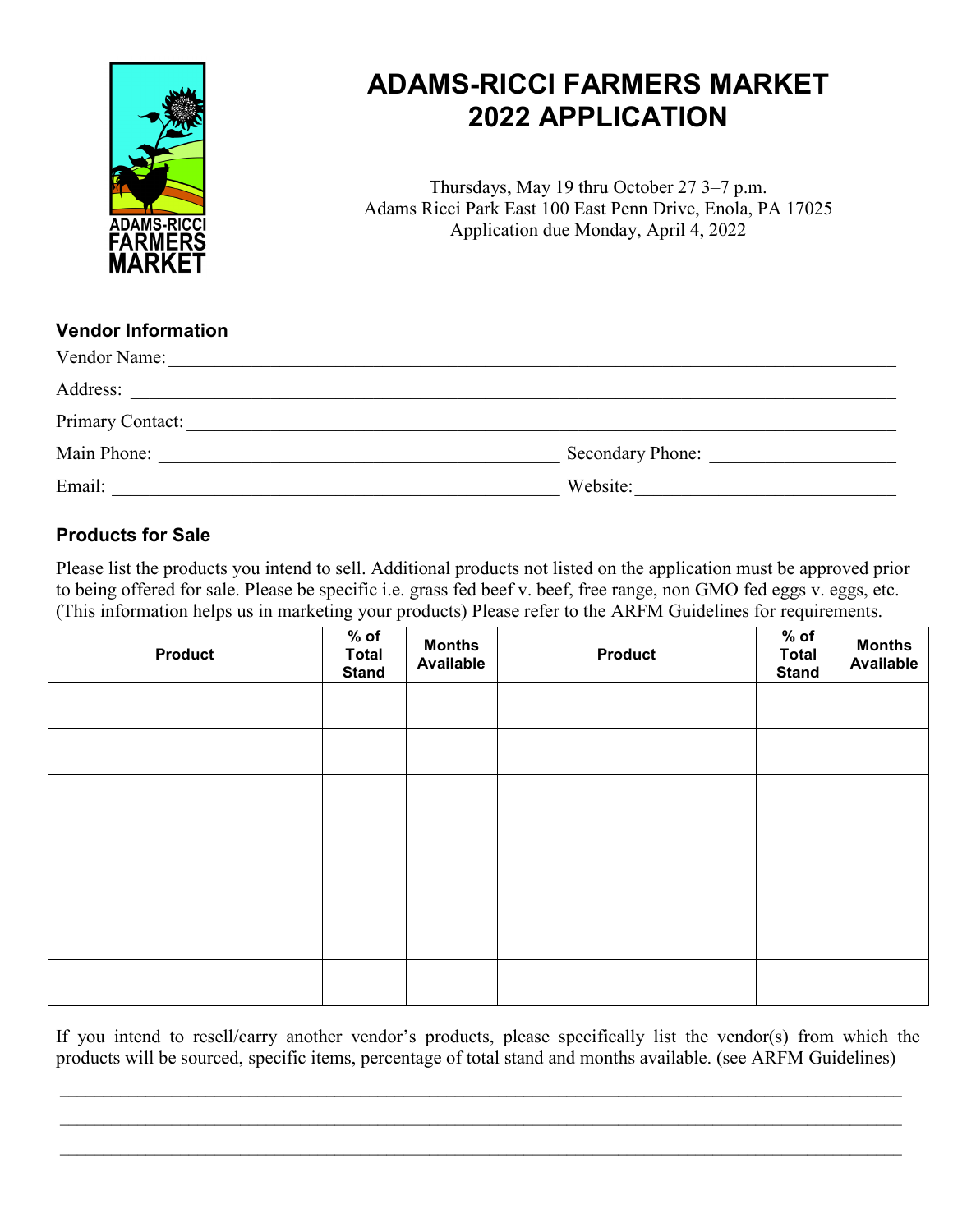# **Licenses and Certifications**

Please check all that apply to your farm in connection with the products you intend to sell at market and enclose a copy of your current license(s) with this Application:

Apiary License USDA License # Wholesale Registration Frozen Dessert License

\_\_\_PA Dept. of Ag Division of Milk Sanitation (various permits)

Poultry Processing under PL 90–492 (no documentation required)

Not Applicable – 100% Raw Agriculture Other, please specify:

## **Farming Practices**

Please check all that apply:

USDA Certified Organic Naturally Grown \_\_\_IPM \_\_\_Food Alliance Humanely raised AWA Certified \_\_\_\_Other:

#### **Insurance**

Does your farm carry liability insurance that covers \$1M per occurrence/\$2M in the aggregate?  $Yes$  No

Upon acceptance of your Application, you will be required to submit a Certificate of Liability Insurance in accordance with the insurance requirements as set forth in the ARFM Guidelines.

### **Vendor Participation & Space**

Please indicate your preferred level of participation:

Full Season (\$300) Vendor (May through Oct)

\_\_\_ Half Season (\$150) Vendor (consecutive or alternating weeks, your choice)

Monthly (\$100) Vendor (once a month from May through Oct)

\_\_\_ Guest (\$25) Vendor Please indicate dates: \_\_\_\_\_\_\_\_\_\_\_\_\_\_\_\_\_\_\_\_\_\_\_\_\_\_\_\_\_\_\_\_\_\_\_\_\_\_\_\_\_\_\_\_\_\_\_\_

10 x 20 space is available to full season vendors only. 10 x 10 space is available to guest vendors.

 $\_$  , and the contribution of the contribution of the contribution of the contribution of the contribution of  $\mathcal{L}_i$ \_\_\_\_\_\_\_\_\_\_\_\_\_\_\_\_\_\_\_\_\_\_\_\_\_\_\_\_\_\_\_\_\_\_\_\_\_\_\_\_\_\_\_\_\_\_\_\_\_\_\_\_\_\_\_\_\_\_\_\_\_\_\_\_\_\_\_\_\_\_\_\_\_\_\_\_\_\_\_\_\_\_\_\_\_\_

#### **Miscellaneous**

Are you approved to accept FMNP and SFMNP vouchers? \_\_Yes \_\_No Are you equipped to accept debit/credit transactions? Yes No